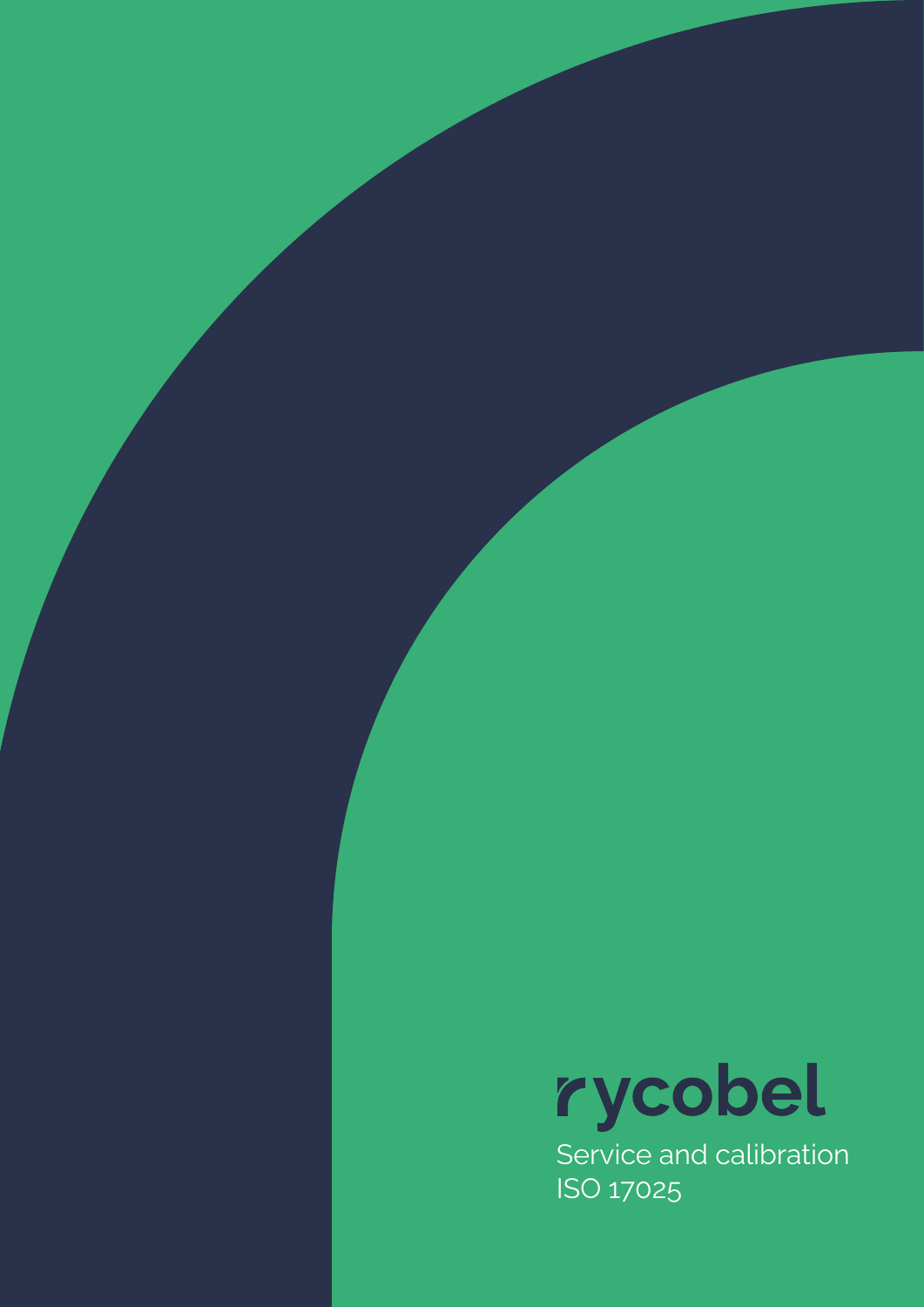#### **WHY**

#### **Choose the Rycobel service department?**

- » Calibration of Rycobel equipment, but also other devices bought elsewhere
- » Highest international quality standard: ISO 17025
- » Calibration by specialists
- » Traceable certificate
- » Safety and accuracy come first
- » Razor-sharp reports & correct advice
- » On site calibration and adjustment

#### **Our service engineers are at your service**

- » Installation and start-up
- » Calibrations
- » Qualification: IQ, OQ, PQ
- » Analysis of your production process: static electricity and compressed air consumption
- » Repair and service
- » Application and hands-on training

# **Our mission**

We supply and calibrate thickness gauges.

 $\overline{\Box}$ **Force**

Rycobel brings competitive advantage by supplying and maintaining equipment to measure and improve product characteristics. Loyal to its mission, Rycobel strives to close partnerships that offers customers an absolute added value. By offering a solution together with the customer, we contribute to their succes.

#### $\overline{\mathcal{A}}$ **Tension**

# **Service**

You can contact Rycobel for both purchase and maintenance of calibrated measuring devices. Devices from other suppliers can also be tested and calibrated by us.

#### **OUR SERVICE TEAM OUR SERVICE TEAM WHAT DOES OUR SERVICE DEPARTMENT CALIBRATE FOR YOU UNDER ISO 17025? \***

## **Contact**

For all your technical questions, please contact our technical department: **+32 56 78 21 79** or **service@rycobel.com**.



#### **Weight & mass**

Rycobel calibrates your (digital) balances from 10 g to 80 kg. In addition, we determine the weight of your masses based on our own calibrated balances.

- » Measuring range balances: 10 g to 80 kg
- » Measuring range mass: 0 to 2000 g

#### **Thickness**

» Measuring range: 0,1 to 10 mm or 0,020 to 0,250 inch

Rycobel calibrates load cells (for tensile and compression testers).

» Measuring range: 0 to 50 kN

Calibration of controllers for transport simulation and product testing.

» Measuring range: AC and DC voltage; 40mV to 1000V

#### **Temperature**

The BST (Black Standard) or BPT (Black Panel) sensors register the temperature of aging appliances, ovens, ...

The temperature of liquids and air can also be calibrated according to ISO17025.

» Measuring range: 0 to 800 °C



#### **UV radiation**

Using calibrated UV sensors or power meters, Rycobel calculates and measures the radiation power of your UV and Xenon weathering devices.

» Measuring range: 340 nm, 300-400 nm or 300-800 nm

### $\bigcirc$

### **Pressure**

With our calibrated pressure gauges (manometers) we calibrate pressure and vacuum.

» Measuring range: 0 to 200 bar



#### **Tension**

Distance calibration for shock testers, drop test systems and other equipment.

» Measuring range: 0 to 200 mm or 0,5 to 24 m

**\* The other calibrations are traceable to ISO 17025.**





## **CALIBRATIONS? TO THE HIGHEST STANDARD!**

Anyone who works in accordance with ISO standards must have their (measuring) equipment regularly calibrated. For example, the validity of measurements can be traced back to officially recognized standards. If you put safety and accuracy first, you gain an economic and therefore competitive advantage.

RYCOBEL provides you with razor-sharp reports and audits. Our service department works with an adequate and highly trained team that advises you correctly. They are responsible for the calibration and maintenance of standardized equipment. This also applies to devices that were not purchased from us. RYCOBEL always works to the highest standard: ISO 17025.